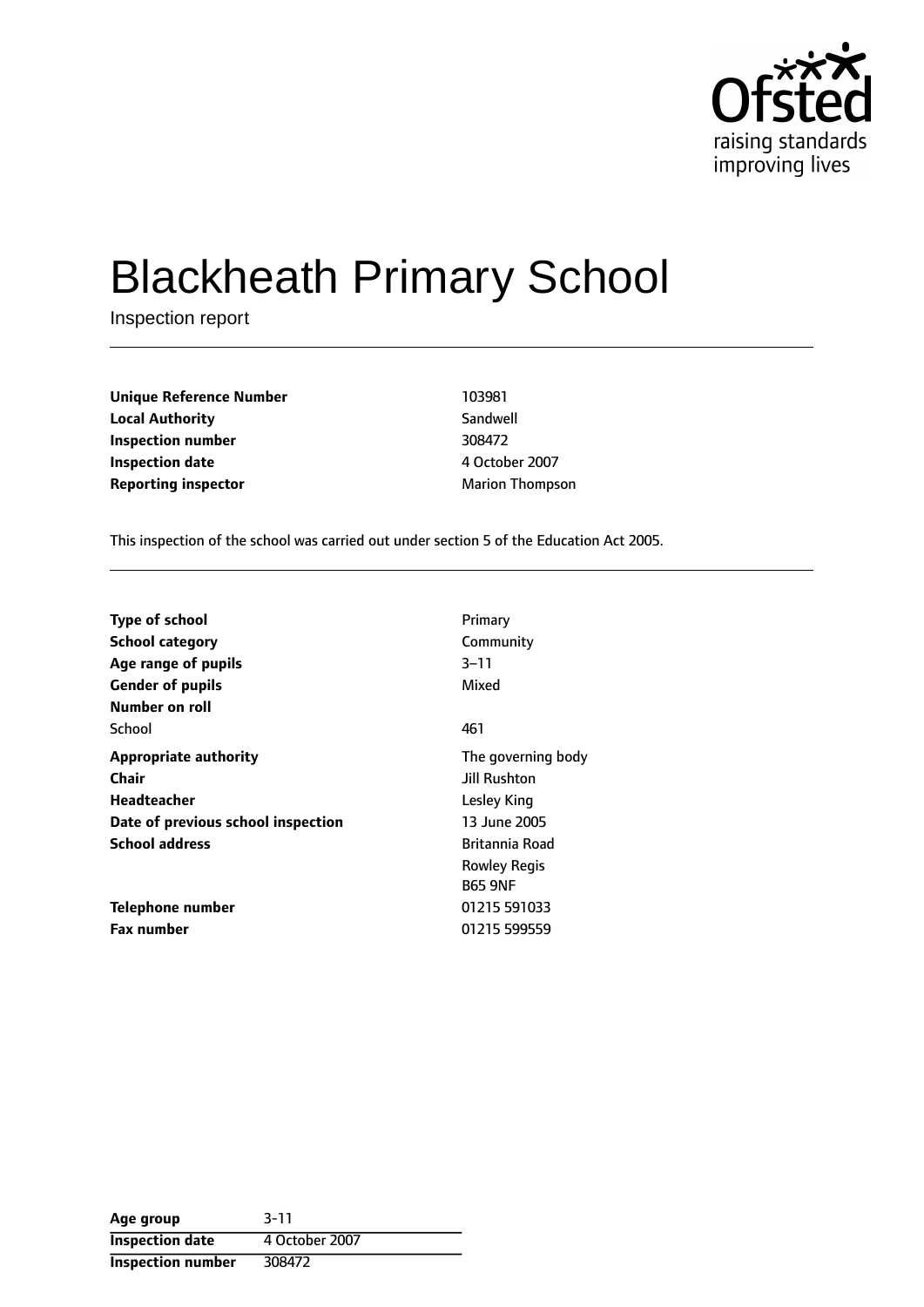.

This document may be reproduced in whole or in part for non-commercial educational purposes, provided that the information quoted is reproduced without adaptation and the source and date of publication are stated.

Further copies of this report are obtainable from the school. Under the Education Act 2005, the school must provide a copy of this report free of charge to certain categories of people. A charge not exceeding the full cost of reproduction may be made for any other copies supplied.

<sup>©</sup> Crown copyright 2007

Website: www.ofsted.gov.uk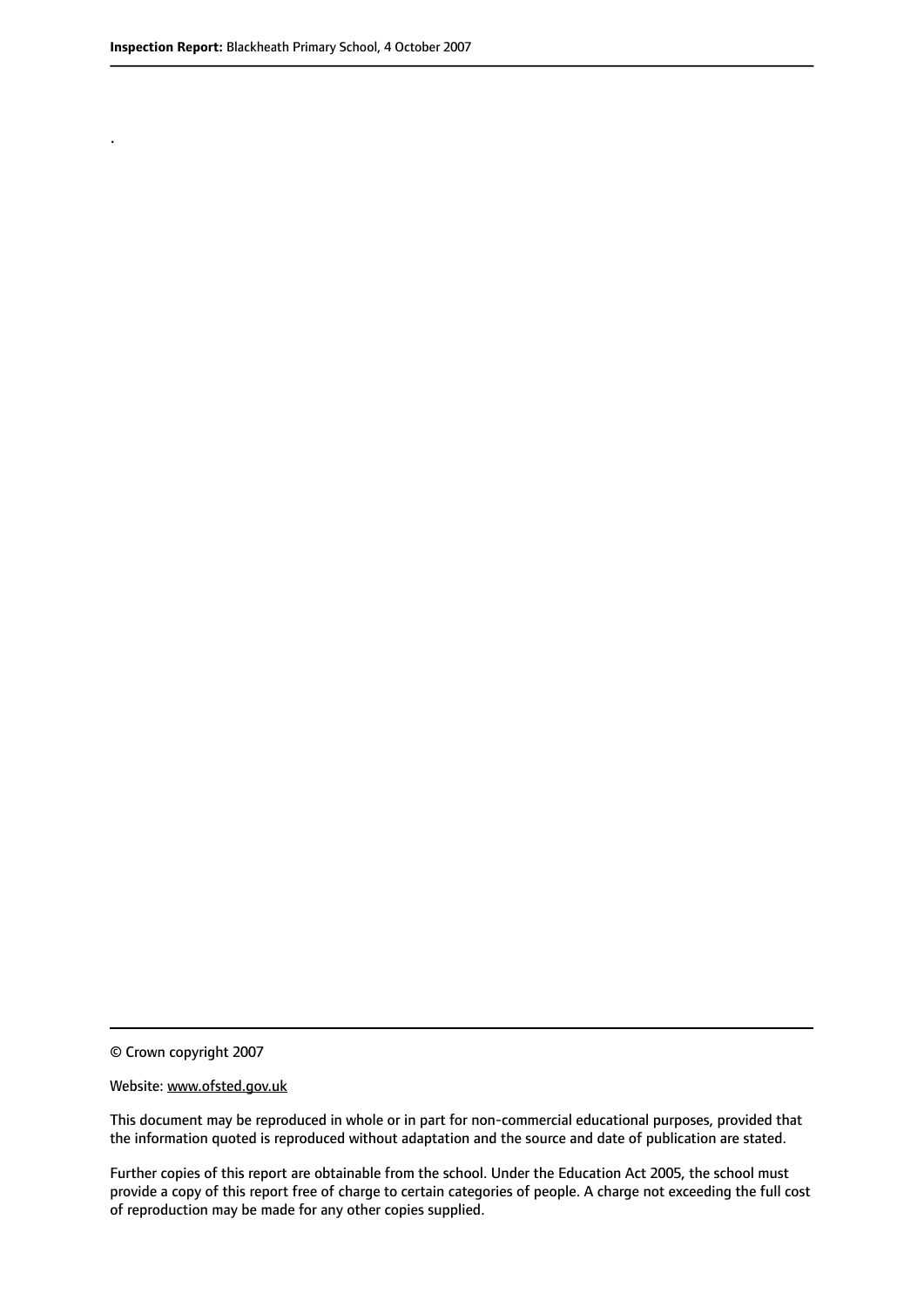# **Introduction**

The inspection was carried out by one Additional Inspector. The inspection evaluated the overall effectiveness of the school. The following issues were investigated: the impact of the school's strategies to improve pupils' academic performance, especially in writing, reading, mathematics and science; the effect of measures to improve behaviour and attendance; and the extent to which senior and subject leaders are successful in driving improvements, especially in the quality of teaching and learning. Evidence was collected from discussion with pupils, staff and the chair of governors, visits to lessons, sampling pupils' work, analysis of parents' questionnaires, a walk around the school site and scrutiny of the school's assessment and safequarding records. Other aspects of the school's work were not investigated in detail, but no evidence was found to suggest that the school's own assessments, as given in its self-evaluation, were not justified, and these have been included where appropriate in this report.

### **Description of the school**

This is a very large school, where most pupils come from White British backgrounds. The few pupils from minority ethnic backgrounds speak English well. On entry to the Nursery, children have skills below those expected for their age, particularly in language and social development. By the time they start in Year 1, children's attainment is broadly at the level expected. The proportion of pupils with learning difficulties and/or disabilities is average.

### **Key for inspection grades**

| Grade 1 | Outstanding  |
|---------|--------------|
| Grade 2 | Good         |
| Grade 3 | Satisfactory |
| Grade 4 | Inadequate   |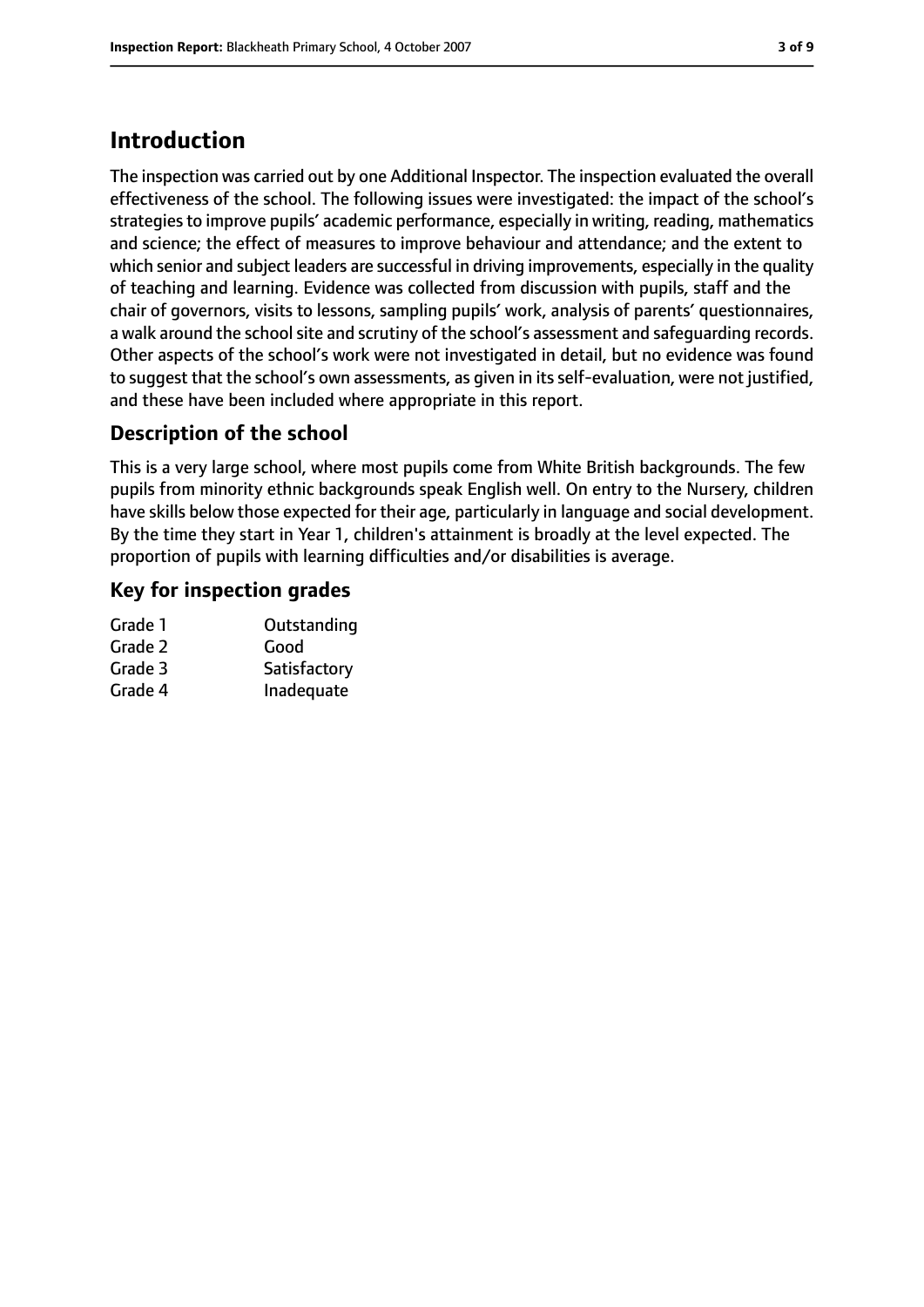# **Overall effectiveness of the school**

#### **Grade: 3**

This is a satisfactory school, which is improving steadily. Provision in the Foundation Stage is good and is well matched to children's needs. Despite severe staffing difficulties over the last year, results in national tests have mostly either improved or remained at a similar level to previous years. Except in English, pupils broadly reached or exceeded their moderately challenging targets. The headteacher, supported by staff and governors, has succeeded in keeping the school on a steady course.

Pupils reach average standards in national tests by the time they leave school, and their achievement is satisfactory. They make good progress in mathematics and science. This is because teachers use their expertise well to encourage pupils to engage in challenging problem-solving activities and investigations. Pupils welcome this level of challenge, with many identifying mathematics as their favourite subject. The strong emphasis the school places on reading has resulted in more rapid progress for pupils in Key Stage 1, but there is further to go to catch up. Standards in writing, an area of weakness throughout the school, are improving rapidly. Improvements are resulting from pupils being given clearer guidance about what they should be learning, careful preparation for writing through discussion beforehand, and good attention to enriching pupils' vocabulary. This approach prompted a Year 2 class, for example, to produce some very interesting beginnings to a story. However, because pupils have a lot of catching up to do, standards remain too low in writing across the school and also in reading in Key Stage 1. Pupils with learning difficulties and/or disabilities make satisfactory progress because they benefit from well-targeted support.

Sound leadership and management contribute to pupils' steadily improving achievement and good personal development. The headteacher provides a clear educational direction through planning for improvement based on an accurate evaluation of the school's work. Better monitoring of pupils' progress is helping to identify and rectify problems at an earlier stage than in the past. Subject leaders work hard to promote improvement through monitoring and supporting the work of their colleagues. For example, improving teaching and learning in key areas such as mathematics, writing and reading is due to well-targeted staff development and better long-term planning. Governors provide satisfactory support and challenge based on a broadly accurate view of the work of the school.

Improvements in pupils' achievement are being promoted by sound and improving teaching. Teachers form strong relationships with their pupils, which they use well to encourage good personal and social development as well as sound academic progress. As a result, pupils enjoy school and have extremely positive attitudes to learning. Little time is wasted because behaviour in class is excellent. Pupils work confidently and safely, treating each other with respect. Teachers use their expertise well, for example, in mathematics, to motivate and challenge pupils. However, not all lessons present pupils with the same high level of challenge. In a minority, work is not planned to meet the needs of all pupils. Advice given in class on how to improve work and reach targets is inconsistent. By contrast, marking, previously identified by the school as a weakness, now provides specific guidance which pupils find useful.

The school works well with other agencies to ensure pupils' health, safety and well-being. Pupils benefit from a high level of pastoral care from all adults in school. Consequently, despite the reservations of a small number of parents, pupils feel safe. The school's systems ensure that bullying and racism are dealt with effectively when any rare incidents occur. Behaviour at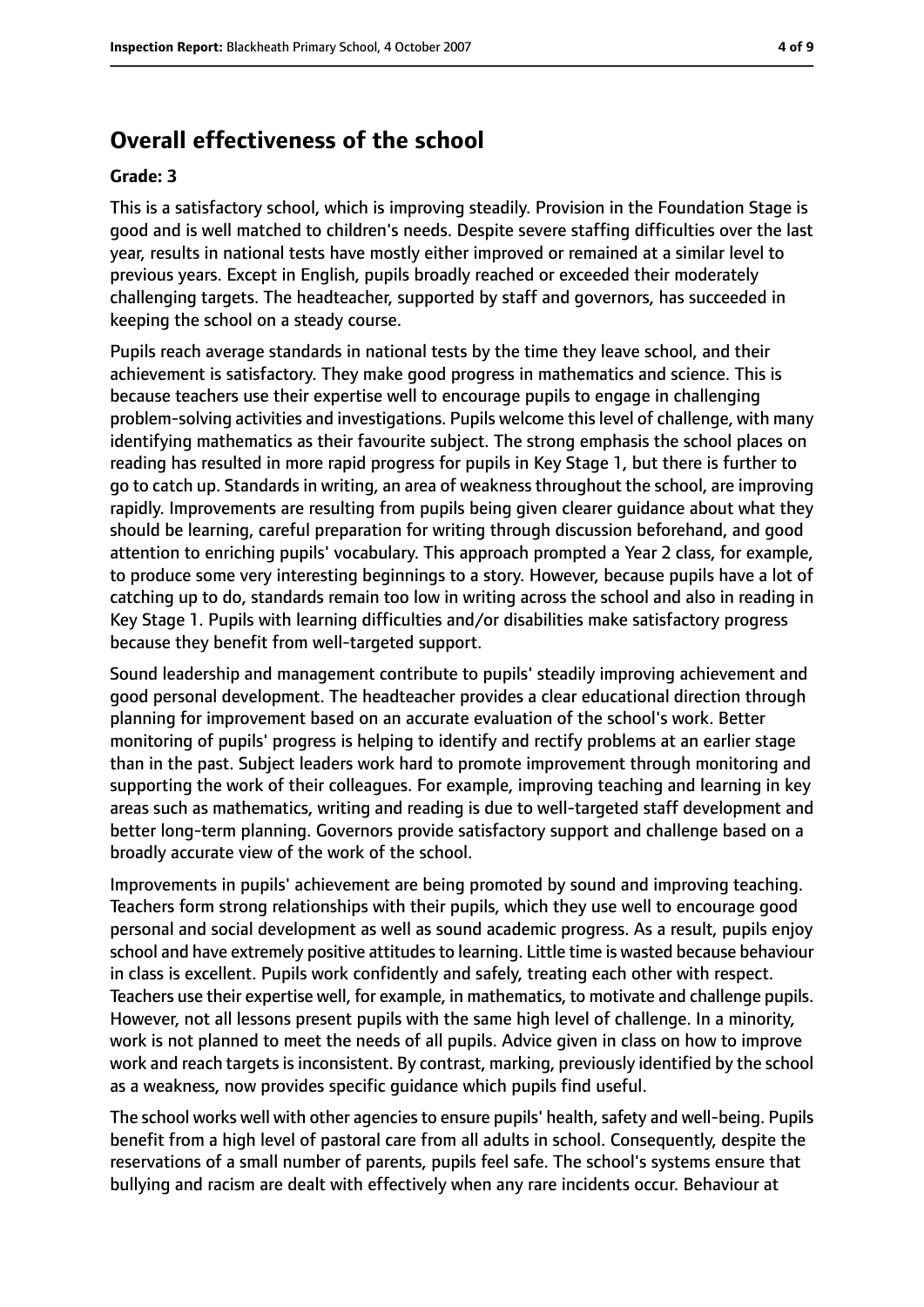lunchtime is a little boisterous and there are too few places for quiet activities. The school is giving careful consideration to the suggestions of the School Council on how this may be improved. Because the school values their views, and sometimes acts on them, pupils take their responsibilities to the school and wider community seriously. They have a good awareness of how to live a healthy lifestyle and enjoy taking regular exercise. They make increasingly healthy choices in what they eat, supported well by the healthy meals provided by the school.

Most pupils attend school regularly and arrangements are in place to encourage good attendance. Despite the school's efforts, however, a large number of pupils still take holidays during term time. As a result, the level of absence is too high, especially in the Foundation Stage.

Pupils are soundly prepared for the next stage of their education. They develop good social skills because strong attention to their spiritual, moral, social and cultural development is embodied in all the activities the school provides. For example, the well-designed curriculum ensures that all pupils have a wide range of educational visits to give them enriching first-hand experiences. By the time they leave at the end of Year 6, pupils have sound basic skills to support their further learning. The success of the school's strategies to raise standards and maintain good personal development shows that it is soundly placed to improve further.

### **Effectiveness of the Foundation Stage**

#### **Grade: 2**

Provision in the Foundation Stage is good and it is well led. Children get off to a good start in the Nursery because all activities have a strong focus on developing their communication and social skills, which are areas of particular weakness. Good quality care ensures children settle quickly into a routine and begin to develop independence. Throughout the Foundation Stage there is a sensible balance between activities children choose for themselves and those directed by the teacher. Despite some unevenness between classes, teaching is lively and well organised, enabling children to make rapid progress.

### **What the school should do to improve further**

- Improve standards in writing throughout the school and in reading in Key Stage 1 by ensuring that all pupils are set challenging work and that feedback in lessons provides clear guidance to pupils on what they need to do to improve.
- Work more closely with parents to improve attendance, especially in the Foundation Stage.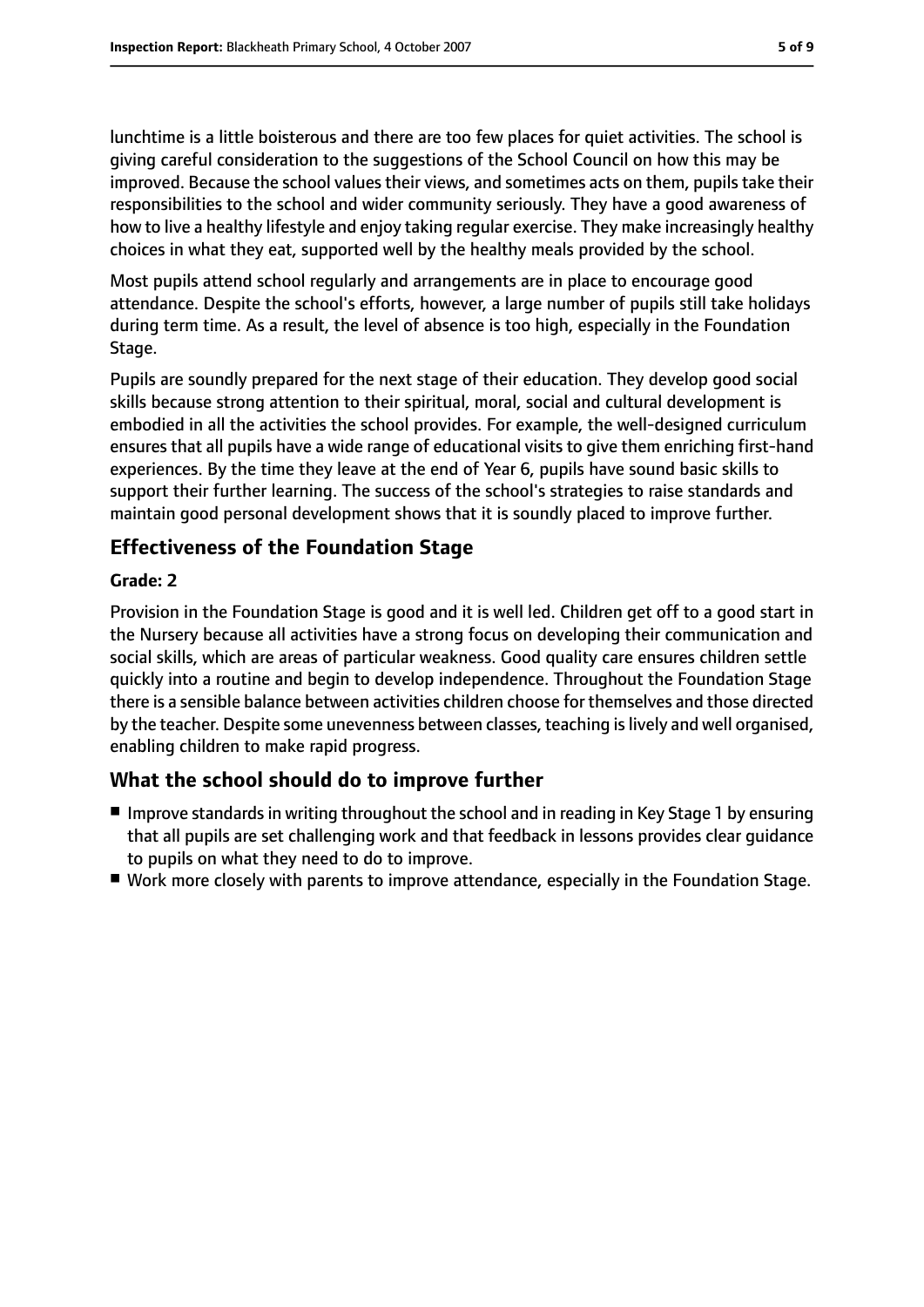**Any complaints about the inspection or the report should be made following the procedures set out in the guidance 'Complaints about school inspection', which is available from Ofsted's website: www.ofsted.gov.uk.**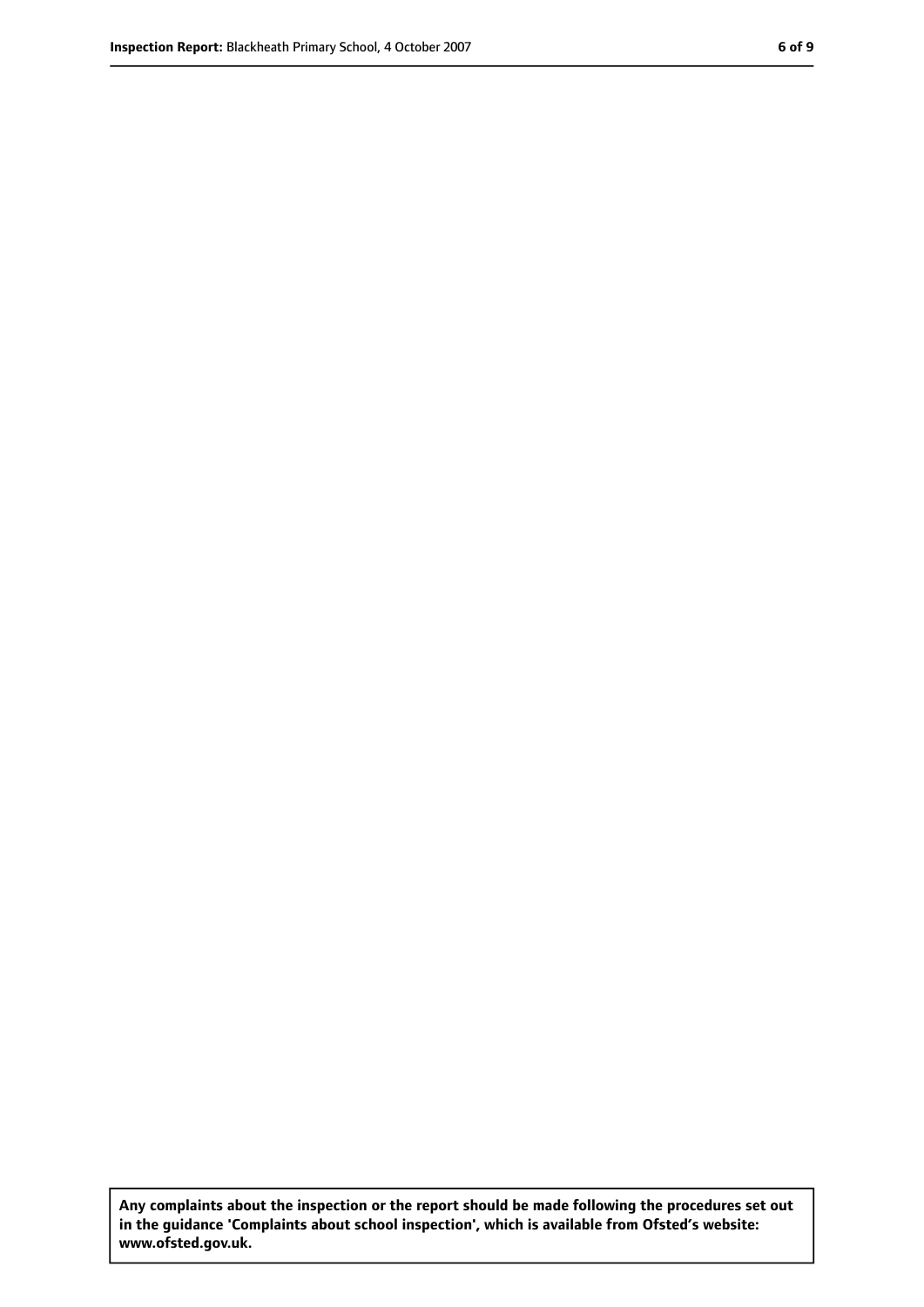### **Annex A**

# **Inspection judgements**

| $^{\circ}$ Key to judgements: grade 1 is outstanding, grade 2 good, grade 3 satisfactory, and | School         |
|-----------------------------------------------------------------------------------------------|----------------|
| arade 4 inadequate                                                                            | <b>Overall</b> |

### **Overall effectiveness**

| How effective, efficient and inclusive is the provision of education, integrated<br>care and any extended services in meeting the needs of learners? |     |
|------------------------------------------------------------------------------------------------------------------------------------------------------|-----|
| Effective steps have been taken to promote improvement since the last<br>inspection                                                                  | Yes |
| How well does the school work in partnership with others to promote learners'<br>well-being?                                                         |     |
| The effectiveness of the Foundation Stage                                                                                                            |     |
| The capacity to make any necessary improvements                                                                                                      |     |

### **Achievement and standards**

| How well do learners achieve?                                                                               |  |
|-------------------------------------------------------------------------------------------------------------|--|
| The standards <sup>1</sup> reached by learners                                                              |  |
| How well learners make progress, taking account of any significant variations between<br>groups of learners |  |
| How well learners with learning difficulties and disabilities make progress                                 |  |

### **Personal development and well-being**

| How good is the overall personal development and well-being of the<br>learners?                                  |  |
|------------------------------------------------------------------------------------------------------------------|--|
| The extent of learners' spiritual, moral, social and cultural development                                        |  |
| The extent to which learners adopt healthy lifestyles                                                            |  |
| The extent to which learners adopt safe practices                                                                |  |
| How well learners enjoy their education                                                                          |  |
| The attendance of learners                                                                                       |  |
| The behaviour of learners                                                                                        |  |
| The extent to which learners make a positive contribution to the community                                       |  |
| How well learners develop workplace and other skills that will contribute to<br>their future economic well-being |  |

### **The quality of provision**

| How effective are teaching and learning in meeting the full range of the<br>learners' needs?          |  |
|-------------------------------------------------------------------------------------------------------|--|
| How well do the curriculum and other activities meet the range of needs<br>and interests of learners? |  |
| How well are learners cared for, quided and supported?                                                |  |

 $^1$  Grade 1 - Exceptionally and consistently high; Grade 2 - Generally above average with none significantly below average; Grade 3 - Broadly average to below average; Grade 4 - Exceptionally low.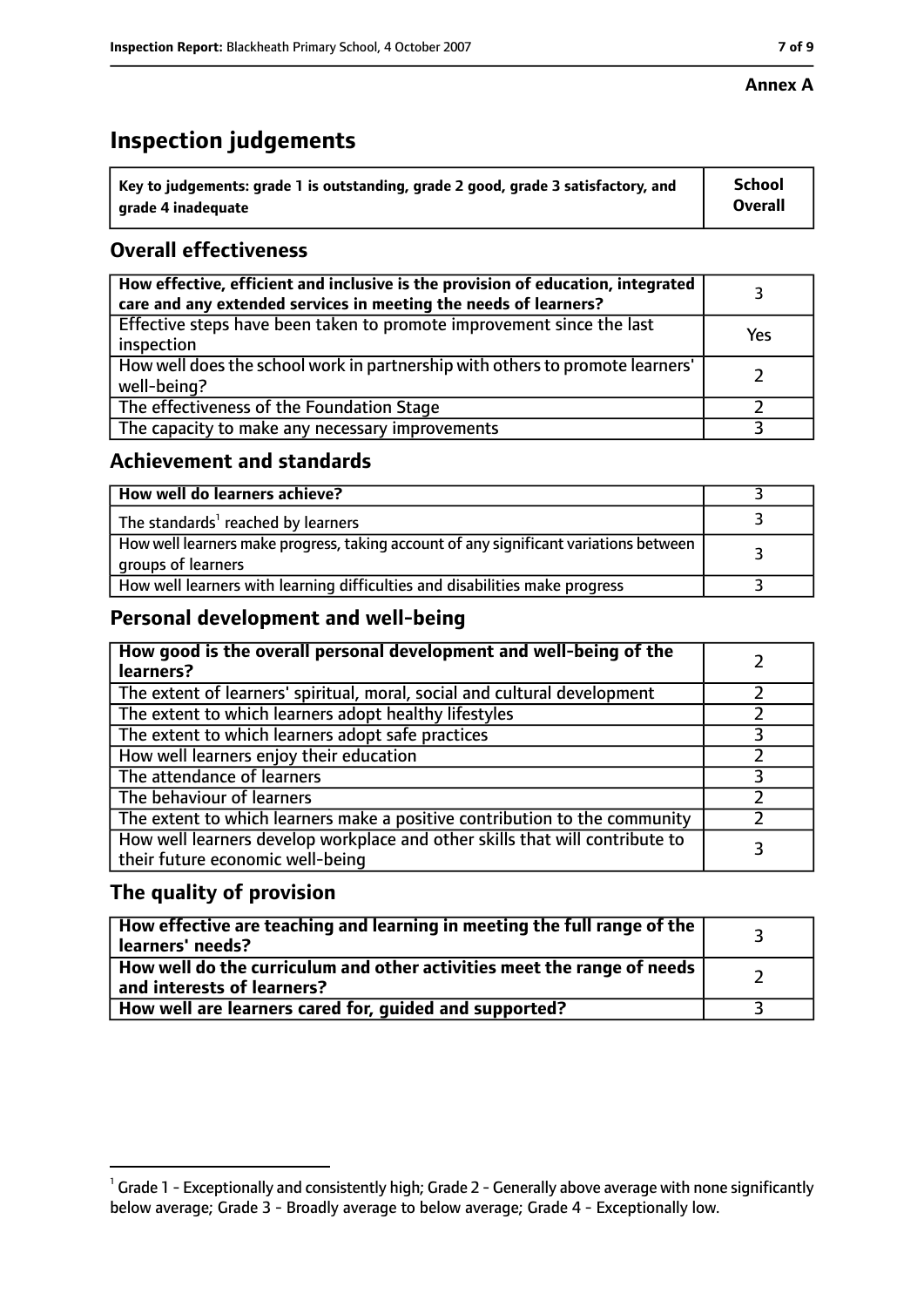# **Leadership and management**

| How effective are leadership and management in raising achievement<br>and supporting all learners?                                              |     |
|-------------------------------------------------------------------------------------------------------------------------------------------------|-----|
| How effectively leaders and managers at all levels set clear direction leading<br>to improvement and promote high quality of care and education |     |
| How effectively leaders and managers use challenging targets to raise standards                                                                 | 3   |
| The effectiveness of the school's self-evaluation                                                                                               | 3   |
| How well equality of opportunity is promoted and discrimination tackled so<br>that all learners achieve as well as they can                     | 3   |
| How effectively and efficiently resources, including staff, are deployed to<br>achieve value for money                                          | 3   |
| The extent to which governors and other supervisory boards discharge their<br>responsibilities                                                  | 3   |
| Do procedures for safequarding learners meet current government<br>requirements?                                                                | Yes |
| Does this school require special measures?                                                                                                      | No  |
| Does this school require a notice to improve?                                                                                                   | No  |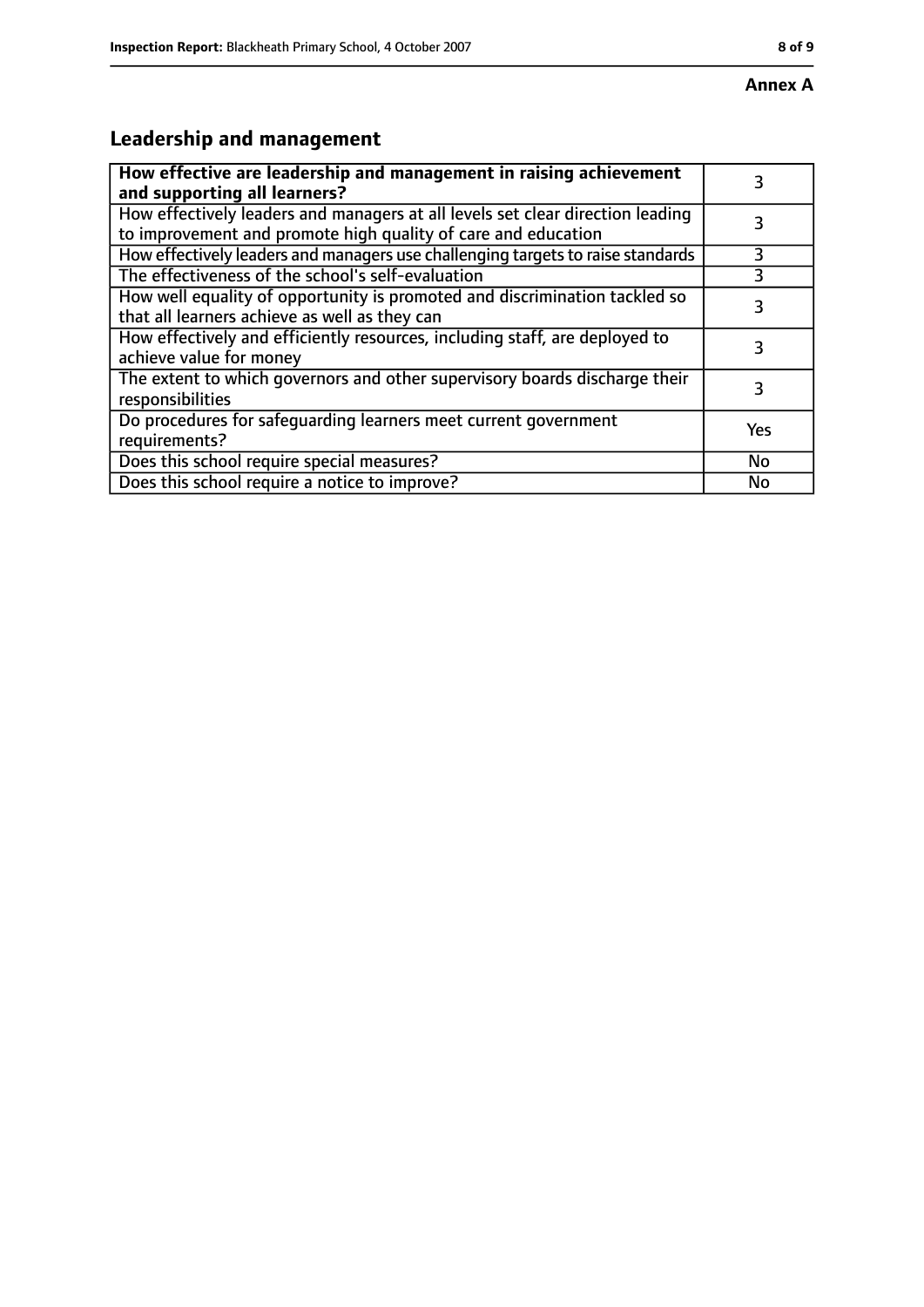## **Text from letter to pupils explaining the findings of the inspection**

4 October 2007

### Dear Pupils

Inspection of Blackheath Primary School, Rowley Regis B65 9NF

I really enjoyed being at your school. You are very polite and I especially enjoyed talking to the lively group I met in the afternoon. A number of your parents and carers wrote to me, so please discuss this letter with them. Your views are very positive, so you will not be surprised that I found that your school provides you with a satisfactory and improving education. The education provided in the Foundation Stage is good. These are the main things I found out:

- You make good progress in the Foundation Stage because the activities provided are well matched to your needs and teaching is good.
- You make satisfactory progress in Years 1 to 6, reaching standards similar to most pupils your age. Progress is improving. However, reading in Years 1 and 2 and writing throughout the school could still be better. Most of you make good progress in mathematics and science.
- Your progress is getting better because of sound and improving teaching. Your excellent behaviour in class and positive attitudes to your work also help.
- You enjoy school and show respect for each other. However, occasionally you are a little too boisterous around school and in the playground. You have a good awareness of how to stay healthy.
- You make a good contribution to the school and wider community. Through the School Council, you have made some sensible suggestions to improve behaviour at lunchtime.
- The curriculum the school offers interests and motivates you, especially the visits outside school.
- The school takes good personal care of you and helps develop your confidence.
- The headteacher and other staff are working on the right things to ensure the school continues to improve.

There are a few things I have asked the school to improve:

- I would like the school to help you to do better in writing in all years and in reading in Years 1 and 2 by making sure that you are given work that makes you think hard and by giving you good advice on how to improve your work and reach your targets.
- The school needs to work with your parents to ensure that everyone attends school regularly, especially in the Foundation Stage.

You too can help by continuing to work hard and making sure you attend school regularly.

Best wishes Marion Thompson Lead inspector